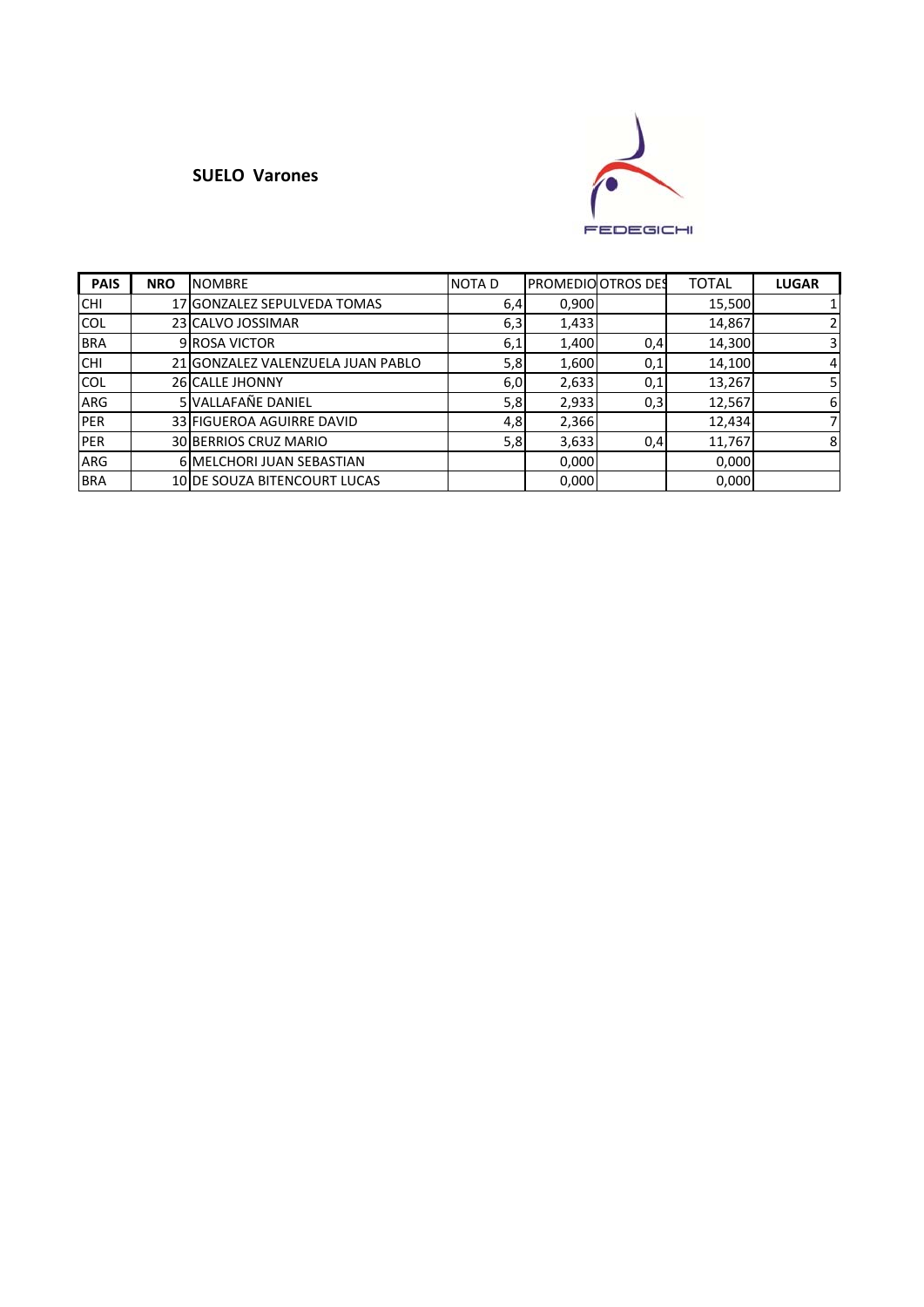## **Arzon Varones**



| <b>PAIS</b> | <b>NRO NOMBRE</b>            | <b>NOTAD</b> | <b>PROMEDIO</b> | <b>TOTAL</b> | <b>LUGAR</b>   |
|-------------|------------------------------|--------------|-----------------|--------------|----------------|
| <b>COL</b>  | 24 GIRALDO JORGE HUGO        | 6,0          | 1,033           | 14,967       |                |
| <b>BRA</b>  | 10 DE SOUZA BITENCOURT LUCAS | 5,6          | 1,633           | 13,967       | $\overline{2}$ |
| <b>CHI</b>  | 18 RAFFO DE LA JARA JUAN     | 5,4          | 1,800           | 13,600       | 3              |
| <b>COL</b>  | 25 CALVO CARLOS              | 4,4          | 1,233           | 13,167       | 4              |
| <b>PER</b>  | 31 GALLEGOS CHACON MAURICIO  | 5,2          | 2,133           | 13,067       | 5              |
| <b>PER</b>  | 35 DEZA RIGLO RENATO         | 4,5          | 1,866           | 12,634       | 6              |
| <b>BRA</b>  | 11 MEDINA FLORES ENRIQUE     | 5,4          | 2,966           | 12,434       | 7              |
| ARG         | 4 MARTINEZ MAURO             | 4,3          | 1,966           | 12,334       | 8              |
| <b>CHI</b>  | 20 BRUNO DECIDET CRISTIAN    |              | 0,000           | 0,000        |                |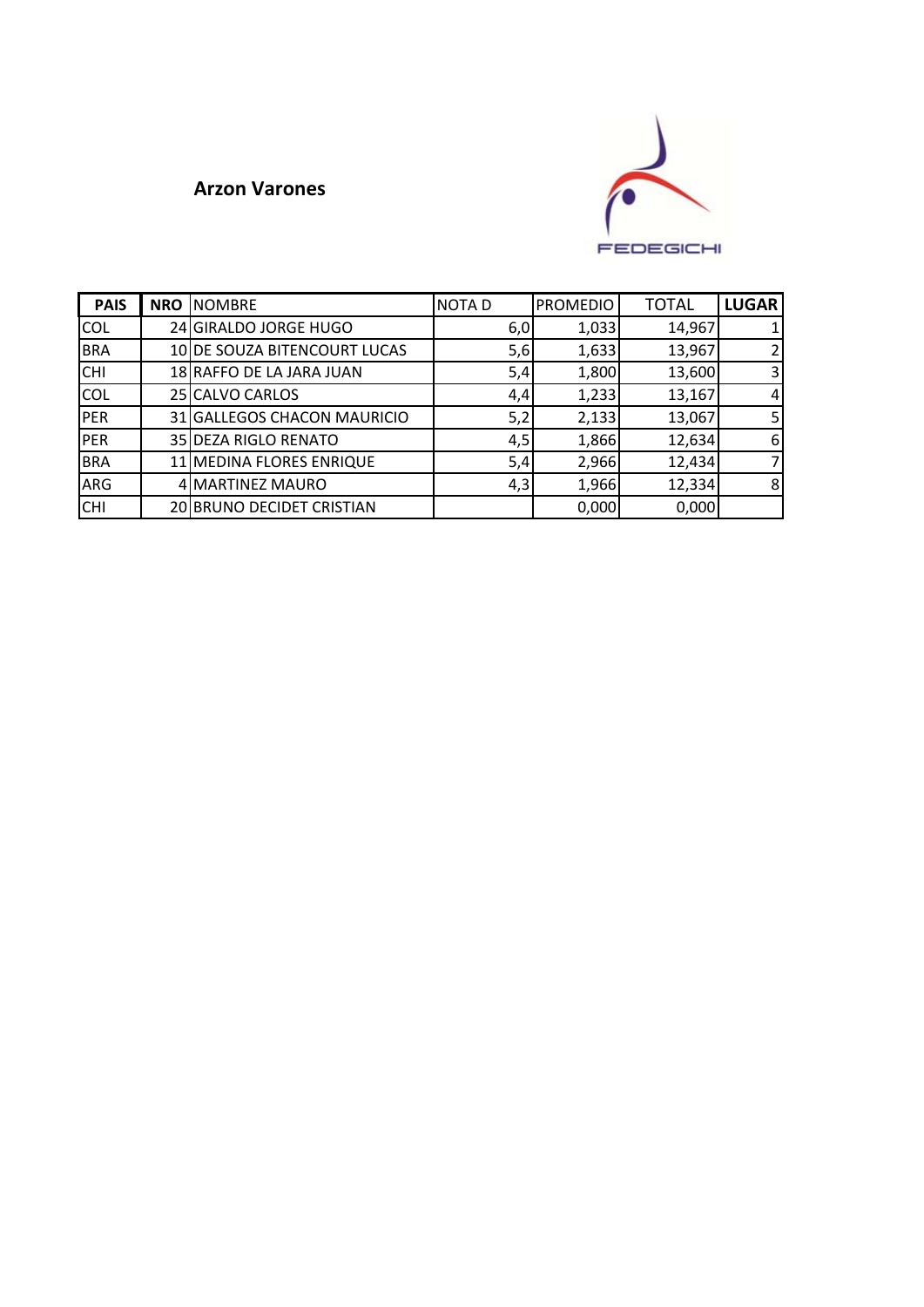# **ANILLA Varones**



| <b>PAIS</b> | <b>NRO</b> | <b>NOMBRE</b>                 | <b>NOTAD</b> | <b>PROMED</b> | <b>TOTAL</b> | <b>LUGAR</b> |
|-------------|------------|-------------------------------|--------------|---------------|--------------|--------------|
| ARG         |            | 1 MOLINARI FEDERICO           | 6,7          | 1,233         | 15,467       |              |
| <b>BRA</b>  |            | 11 MEDINA FLORES ENRIQUE      | 6,9          | 1,466         | 15,434       |              |
| <b>CHI</b>  |            | 18 RAFFO DE LA JARA JUAN      | 6,7          | 1,300         | 15,400       | 3            |
| <b>CHI</b>  |            | 17 GONZALEZ SEPULVEDA TOMAS   | 5,9          | 1,466         | 14,434       | 4            |
| <b>BRA</b>  |            | <b>8 AGIAR BARBOSA PETRIX</b> | 5,6          | 1,200         | 14,400       | 5            |
| <b>ARG</b>  |            | 3 MARTINEZ ERAZUN OSVALDO     | 5,8          | 1,433         | 14,367       | 6            |
| <b>ECU</b>  |            | 29 MERCHAN BORIS              | 5,4          | 1,966         | 13,434       |              |
| <b>URU</b>  |            | 36 MENESES CRISTIAN           | 4,1          | 1,866         | 12,234       | 8            |
| <b>PER</b>  |            | 31 GALLEGOS CHACON MAURICIO   |              | 0,000         | 0,000        |              |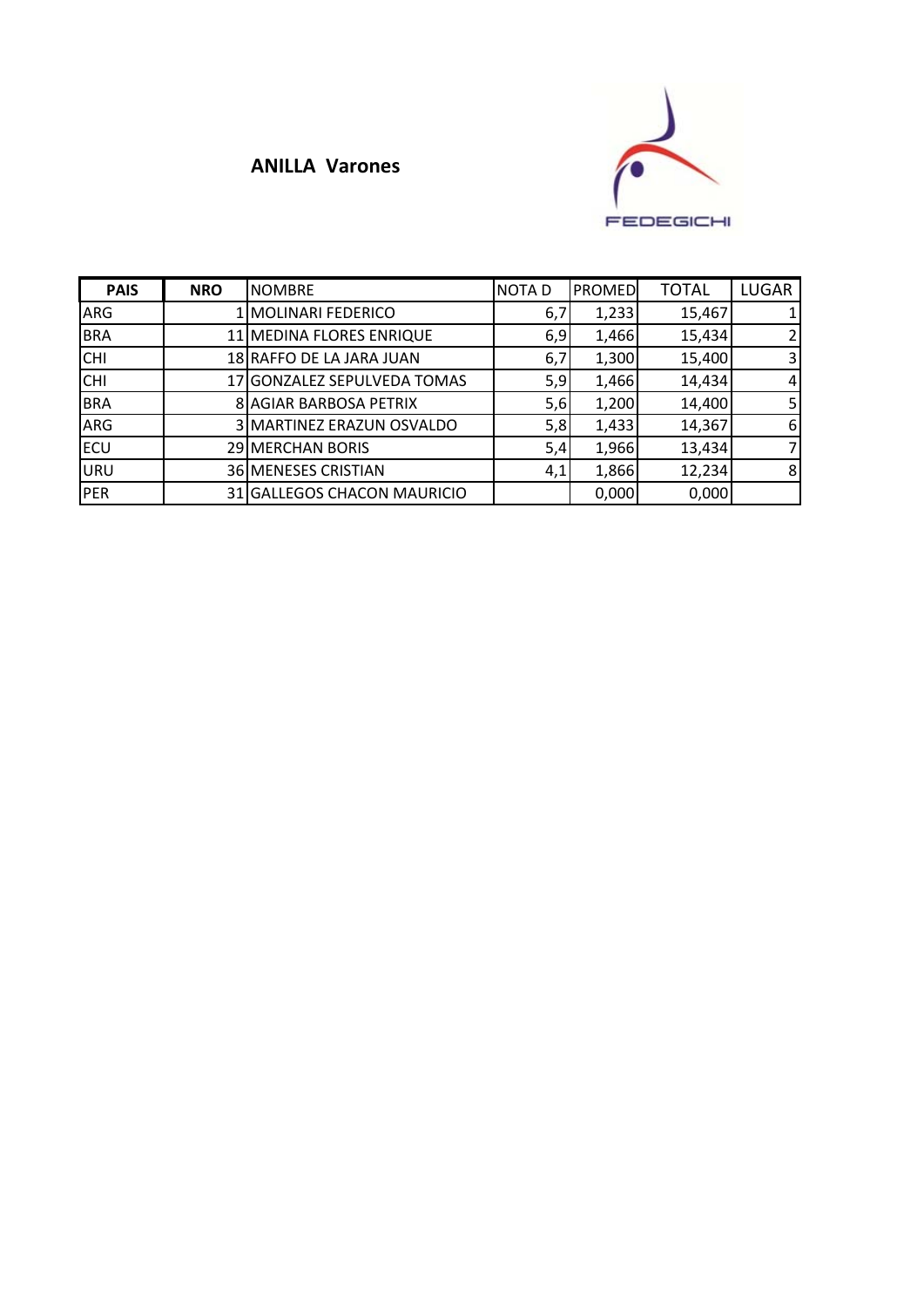#### **SALTO Varones**



| <b>PAIS</b> | <b>NRO</b> | <b>NOMBRE</b>                     | <b>NOTAD</b> | <b>PROMEDIO</b> | <b>OTROS DESC. SUB TOTAL</b> |        | <b>TOTAL</b> | <b>LUGAR</b>            |
|-------------|------------|-----------------------------------|--------------|-----------------|------------------------------|--------|--------------|-------------------------|
| <b>CHI</b>  | 17         | <b>GONZALEZ SEPULVEDA TOMAS</b>   | 5,6          | 0,733           | 0,3                          | 14,567 | 14,633       | 1                       |
| <b>CHI</b>  | 17         | <b>GONZALEZ SEPULVEDA TOMAS</b>   | 5,4          | 0,700           |                              | 14,700 |              |                         |
| <b>CHI</b>  | 21         | GONZALEZ VALENZUELA JUAN PABLO    | 5,6          | 0,866           |                              | 14,734 | 14,534       | $\overline{2}$          |
| <b>CHI</b>  | 21         | GONZALEZ VALENZUELA JUAN PABLO    | 5,2          | 0,866           |                              | 14,334 |              |                         |
| <b>URU</b>  | 36         | <b>MENESES CRISTIAN</b>           | 5,2          | 1,066           |                              | 14,134 | 14,067       | 3                       |
| <b>URU</b>  | 36         | <b>MENESES CRISTIAN</b>           | 5,2          | 1,200           |                              | 14,000 |              |                         |
| <b>ECU</b>  | 29         | <b>MERCHAN BORIS</b>              | 5,2          | 1,100           |                              | 14,100 | 14,050       | 4                       |
| <b>ECU</b>  | 29         | <b>MERCHAN BORIS</b>              | 5,2          | 1,100           | 0,1                          | 14,000 |              |                         |
| COL         | 23         | CALVO JOSSIMAR                    | 5,6          | 2,033           |                              | 13,567 | 13,917       | 5                       |
| <b>COL</b>  | 23         | CALVO JOSSIMAR                    | 5,2          | 0,933           |                              | 14,267 |              |                         |
| <b>BRA</b>  | 8          | AGIAR BARBOSA PETRIX              | 5,6          | 2,100           |                              | 13,500 | 13,750       | 6                       |
| <b>BRA</b>  | 8          | <b>AGIAR BARBOSA PETRIX</b>       | 5,2          | 1,200           |                              | 14,000 |              |                         |
| <b>COL</b>  | 28         | PEÑA YESID                        | 5,2          | 1,200           |                              | 14,000 | 13,733       | $\overline{\mathbf{z}}$ |
| <b>COL</b>  | 28         | PEÑA YESID                        | 4,8          | 1,233           | 0,1                          | 13,467 |              |                         |
| <b>PER</b>  | 30         | <b>BERRIOS CRUZ MARIO</b>         | 4,8          | 1,200           |                              | 13,600 | 13,083       | 8                       |
| PER         | 30         | <b>BERRIOS CRUZ MARIO</b>         | 5,0          | 2,333           | 0,1                          | 12,567 |              | 8                       |
| <b>BOL</b>  | 13         | CHUMACERO CESPEDES REDY ALEJANDRO |              | 0,000           |                              | 0,000  | 0,000        |                         |
| <b>BOL</b>  | 13         | CHUMACERO CESPEDES REDY ALEJANDRO |              | 0,000           |                              | 0,000  |              |                         |
| <b>BOL</b>  | 16         | RIVEROS VOGTSCHMIDT MARCO ANTONIO |              | 0,000           |                              | 0,000  | 0,000        |                         |
| <b>BOL</b>  | 16         | RIVEROS VOGTSCHMIDT MARCO ANTONIO |              | 0,000           |                              | 0,000  |              |                         |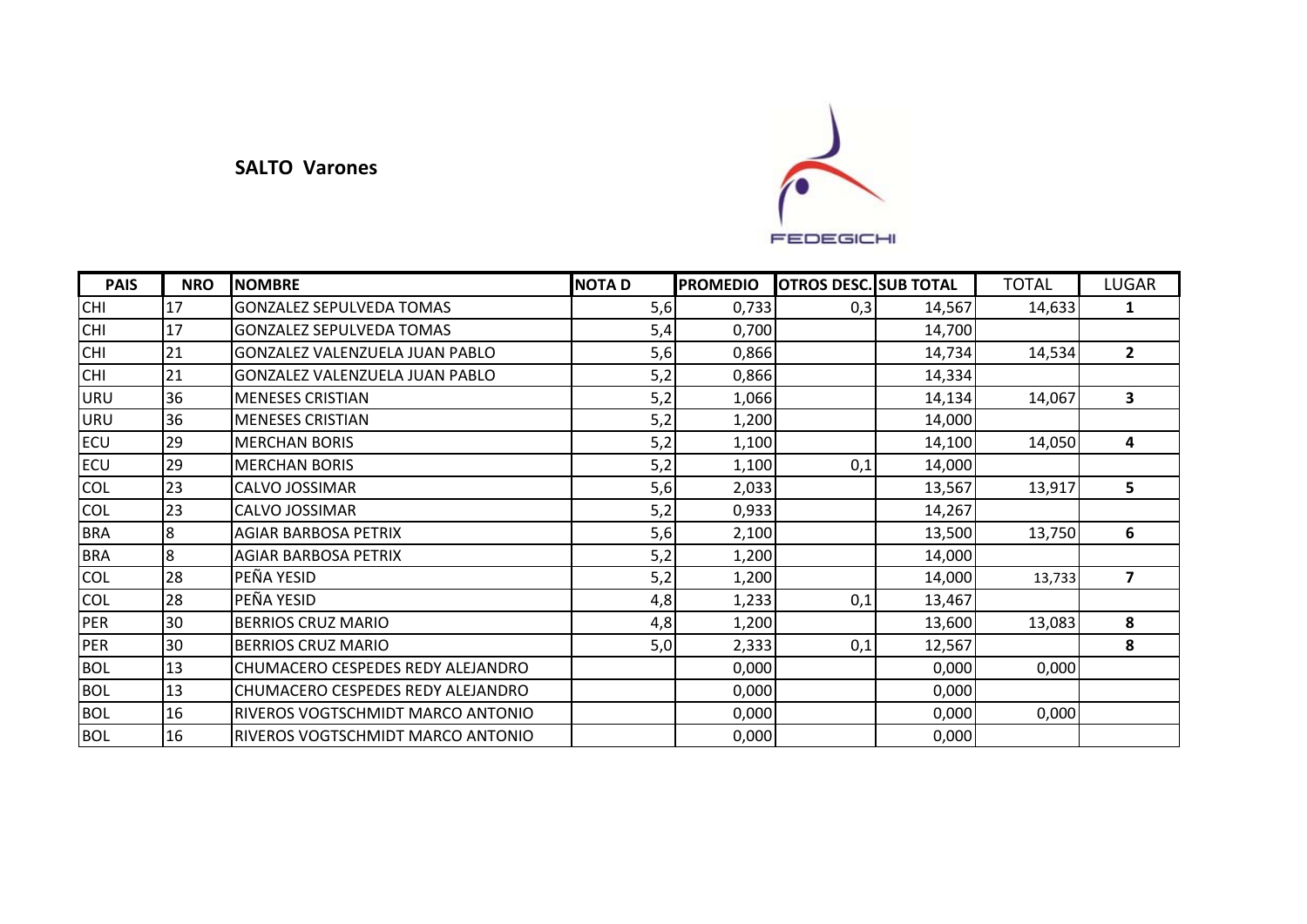## **PARALELA Varones**



| <b>PAIS</b> | <b>NRO</b> | <b>NOMBRE</b>                | <b>NOTAD</b> | <b>PROMEDIO</b> | <b>TOTAL</b> | <b>LUGAR</b>   |
|-------------|------------|------------------------------|--------------|-----------------|--------------|----------------|
| <b>COL</b>  |            | 23 CALVO JOSSIMAR            | 6,9          | 1,433           | 15,467       |                |
| <b>CHI</b>  |            | 17 GONZALEZ SEPULVEDA TOMAS  | 6,1          | 1,266           | 14,834       | $\overline{2}$ |
| <b>BRA</b>  |            | 8 AGIAR BARBOSA PETRIX       | 6,2          | 1,700           | 14,500       | 3              |
| <b>COL</b>  |            | 24 GIRALDO JORGE HUGO        | 6,4          | 2,000           | 14,400       | $\overline{4}$ |
| ARG         |            | 3 MARTINEZ ERAZUN OSVALDO    | 5,7          | 1,566           | 14,134       | 5              |
| ARG         |            | MOLINARI FEDERICO            | 5,8          | 1,700           | 14,100       | 6              |
| <b>BRA</b>  |            | 10 DE SOUZA BITENCOURT LUCAS | 6,0          | 2,333           | 13,667       | 7              |
| <b>CHI</b>  |            | 19 ALVAREZ VERGARA JOEL      | 4,6          | 1,733           | 12,867       | 8              |
| PER         |            | 35 DEZA RIGLO RENATO         |              | 0,000           | 0,000        |                |